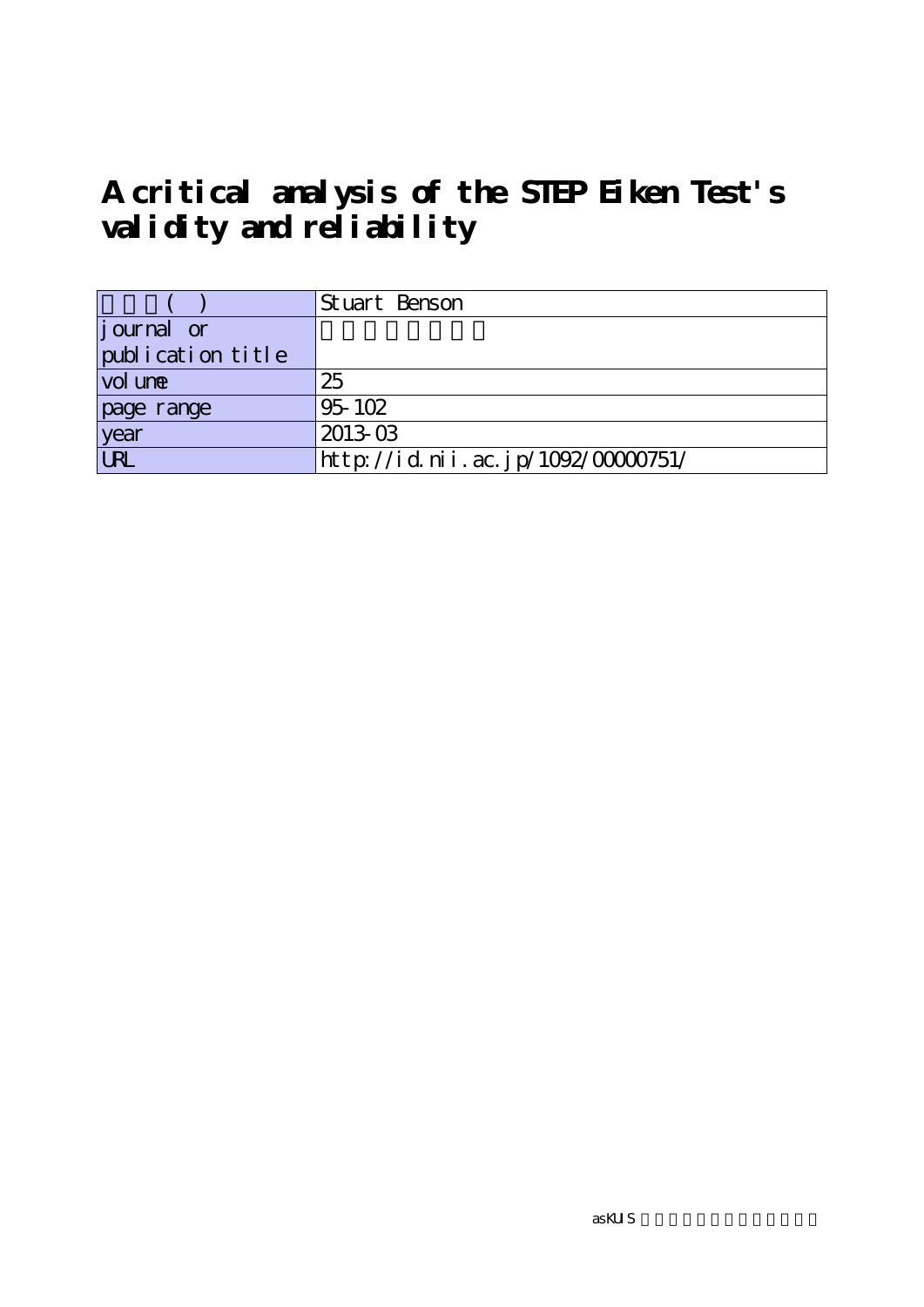# **A Critical Analysis of the STEP Eiken** T**est's Validity and Reliability.**

# Stuart Benson

#### **Abstract**

This paper will critically analyze Japan's most widely used English testing program, the STEP Eiken test (STEP, 2010). The analysis will discuss relevant background knowledge such as its purpose in Japan and internationally. The test design and procedures involved when participants carry out the test are critically examined. This involves the various formats and levels that are present in the test, the scoring procedures that are given to the participants and whether the information about the test that is given to the 'stakeholders' is adequate.

Finally, the quality of the test in terms of its validity and reliability, specifically its construct, content and face validity are discussed. Unfortunately, very little research on validity has been conducted on the test and even the few studies completed have not been published. Therefore it is difficult to accurately conclude whether the Eiken test has sufficient validity.

#### **Introduction**

The STEP Eiken test is an English proficiency test that is administered at 18,000 locations throughout Japan and 45 other countries, three times a year (STEP, 2010). In 2009, approximately 2.3 million people took the test (STEP, 2010). It is regarded as the most widely used English proficiency test in Japan (STEP, 2010). Unlike other proficiency tests such as TOEIC and TOEFL that utilize one single test with a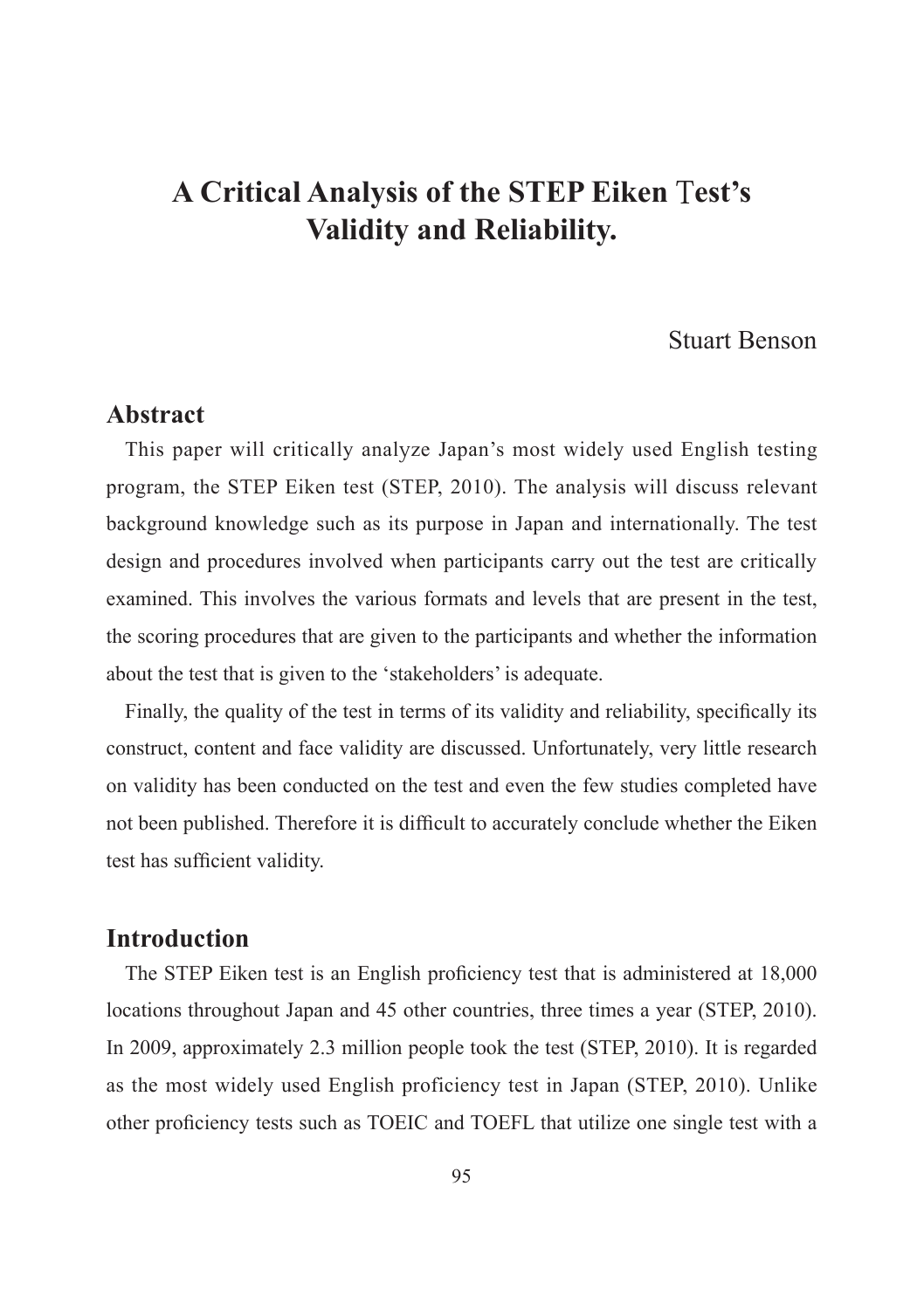神田外語大学紀要第25号 The Journal of Kanda University of International Studies Vol. 25(2013)

converted scale-score system, the Eiken test has seven different levels or 'grades' of a pre-determined proficiency level which uses a pass/fail system (Nielson, 2000).

The grades range from grade 5 (beginner) to grade 1 (advanced), with two bridging grades (pre-1 and pre-2) (STEP, 2010). As the test has seven different levels with varying requirements, there may be varying measures of validity. This analysis will primarily concentrate on the Pre-1 test which is classified as an 'advanced' level (STEP, 2010).

Eiken tests measure the proficiency level of reading, listening, writing and speaking. The speaking section however only occurs from grade 3 through to 1. From grade 3 to grade 1, the test is administered in two stages with reading, writing and listening held at one time then if the participant passes the first stage; they are then required to take the speaking test at a different time.

The first stage of the test is predominantly formed with multiple choice questions. The writing section of the first stage however is a short passage of 100 words (STEP, 2010).

As stated on the STEP official website, the purpose of advanced levels are for "high stakes decisions including admissions to English-medium Universities" (STEP, 2010). Currently, 350 Universities across the United States, Canada, Australasia, and the United Kingdom recognise Eiken results for admission (STEP, 2010). Consequently, the Eiken test is internationally recognised and in turn needs to have a high status of validity and reliability. This will be explored later. The purpose of the lower levels in Eiken is to classify a benchmark of recommended English ability for Junior high school and high school graduates primarily in Japan (STEP, 2010).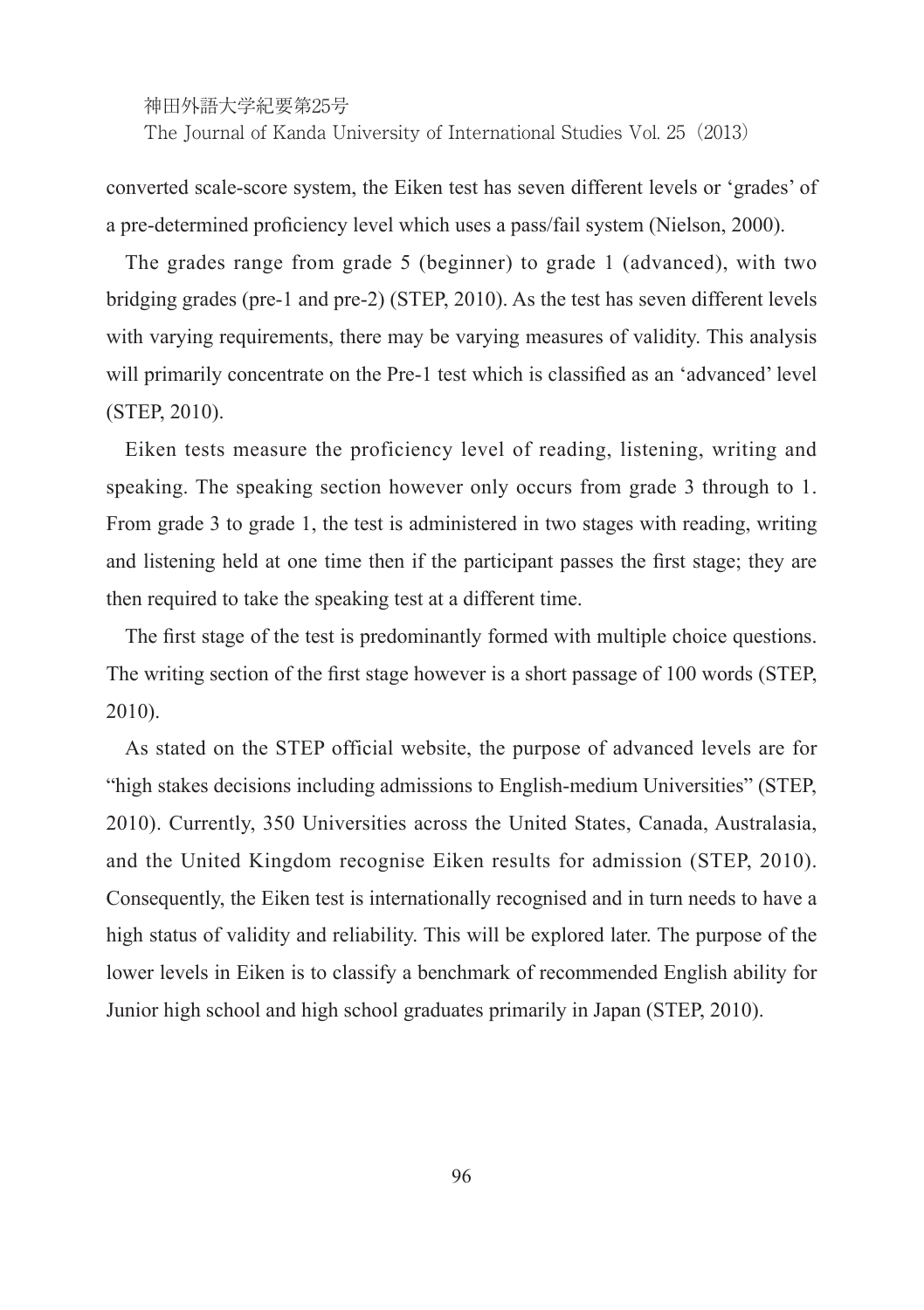#### **Stages of the test**

The first stage of the Eiken predominantly consists of multiple choice questions with only one short answer question. With using multiple choice questions or selected response assessments, participants do not need to produce the language and are most appropriate for measuring receptive skills (Brown & Hudson, 1998). In turn, STEP has tried to compensate for the unbalance by conducting a speaking test as a second stage. Unfortunately, compared to the 115 minutes that is spent measuring the participants receptive knowledge, the speaking section consists of only eight minutes. This decreases the validity of the test as it is not an appropriate measure of all the aspects of English. According to the 'Eiken can-do list', after passing the second stage of pre-1 level, participants are able to "ask questions and express opinions about the content lectures and presentations" (STEP, 2010). Unfortunately, the second stage tests are not given out to the public so this cannot be confirmed. However, on the STEP website, the pre-1 test structure does not indicate at all that participants are required to ask questions (STEP, 2010). If this is true, then this would drastically decrease the face validity of the test. The issue of face validity will be dicussed later.

As stated above, the Eiken test uses a pass/fail system which ranges from 60% - 70% according to the level (STEP, 2010). For level pre-1, the pass rate is 70% with 67 items being worth either 1, 2 or 14 points in the first stage (STEP, 2010). Critical information on the marking system of the second stage has not been released to the public prior to administering the test.

This in turn decreases the reliability of the test as crucial information for the various stakeholders is not freely available.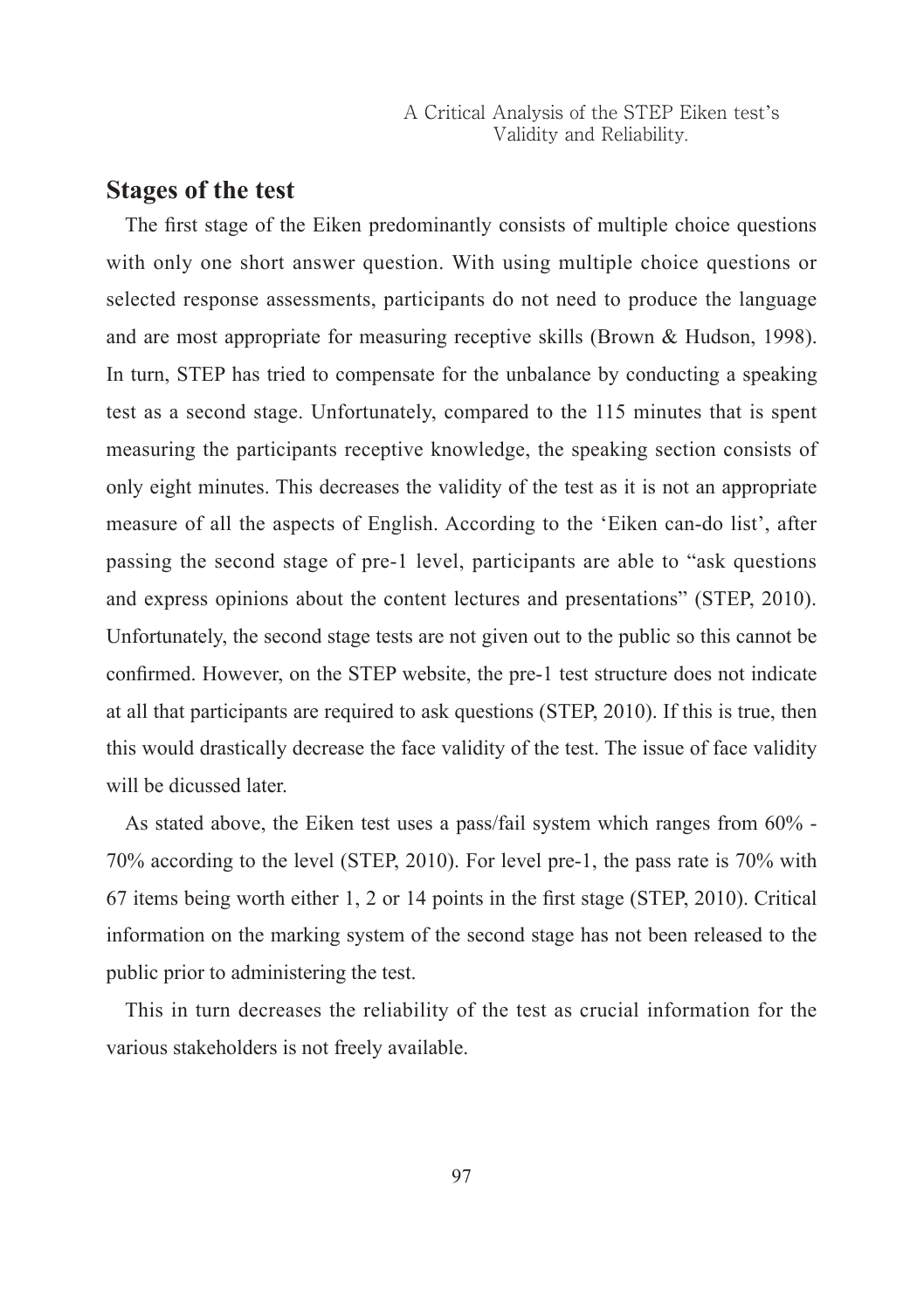神田外語大学紀要第25号

The Journal of Kanda University of International Studies Vol. 25(2013)

### **Washback**

As the test is available to be taken three times a year, many learners spend a huge amount of time preparing for the test. This in turn produces 'washback' on the educational system or society (Bachman & Palmer, 1996, p. 34).

There are various factors that indicate that the test has both positive and negative 'washback'. STEP states that the tests are "explicitly aimed to enhance positive washback" by "maintaining maximum accessibility, and a strong focus on interacting with and understanding the needs of teachers in order to make the content of the tests as relevant as possible to participants" (STEP, 2010). It is true that the accessibility in Japan with 18,000 testing locations and designing a test that is relevant to the participant has seeminly been achieved. It however seems that test items that are in the test are covered within the nationally approved curriculum guidelines and textbooks (Nielson, 2000). This will dramatically affect the 'washback' of the test in two respects. One negative aspect is that if test items are covered in the national textbooks in Japan, "its purpose becomes more one of measuring achievement" (Nielson, 2000, p. 83). This in turn would be detrimental to the content validity of the test as even though it is internationally recognised, the test in fact is not appropriately measuring the true proficiency of the participant. The other negative aspect is how preparation courses are being taught for the test. Messick (1996), states that "the move from learning exercises to test exercises should be seamless. As a consequence, for optimal positive washback, there should be little, if any difference between activities involved in learning the language and activities involved in preparing for the test" (Messick, 1996, p. 242). This however is often not the case with textbooks designed to prepare for the test. One such example is that of the preparation text for Eiken level 1 (Akao, 2010). This textbook uses various activities that are not comparible to that of the test structure. These activities include: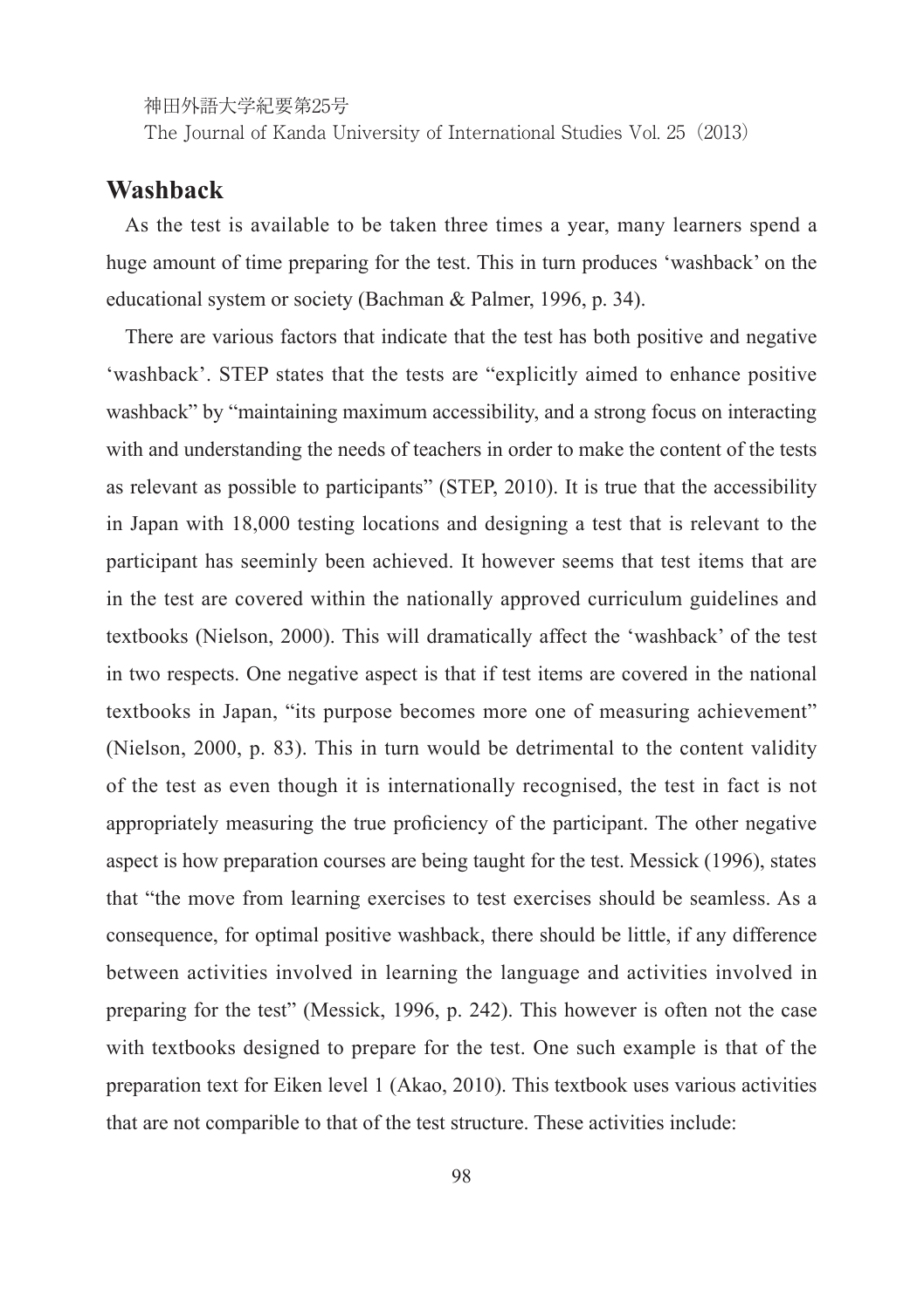- Translation exercises (Japanese – English)

(English – Japanese)

- Odd one out exercises (Akao, 2010)

Through analyzing the aspect of 'washback' from the test, there are both positive and negative points that have arisen. This will need to be researched more in detail. One possible outcome that is already present from the negative washback is the rate of pass/fail for 'advanced' levels. In 2009, 72,367 learners applied for level pre-1 but only 10,600 passed (STEP, 2010). It is of course understandable that there are many reasons for participants not passing. If the negative washback however was a cause of failing, this needs to be subsequently reviewed.

#### **Test validity**

The concept of test validity has changed over recent years. Prior to the 1990s, validity in tests was generally look at by investigating from one of three separate categories: construct, content and criterion-related validity (Bachman, 1990; Kane, 1992; Messick, 1989, 1996).

Recently however, it is generally agreed that validity is a matter of degree which results from the meaningfulness and appropriateness of the uses and interpretations of test scores (Bachman, 2004, 2005; Cizek, Rosenberg, & Koons, 2008; STEP, 2010; Stoynoff & Chapelle, 2005).

On the Eiken website, it states that the test refers to Bachman and Palmer's (1996) "test usefulness" to help make "transparent, principled decisions regarding the optimal balance of various features for each grade" (Bachman & Palmer, 1996; STEP, 2010). As the Eiken test consists of seven varying proficiency levels and the variety of different ages, this framework is compatible to Eiken. The premise of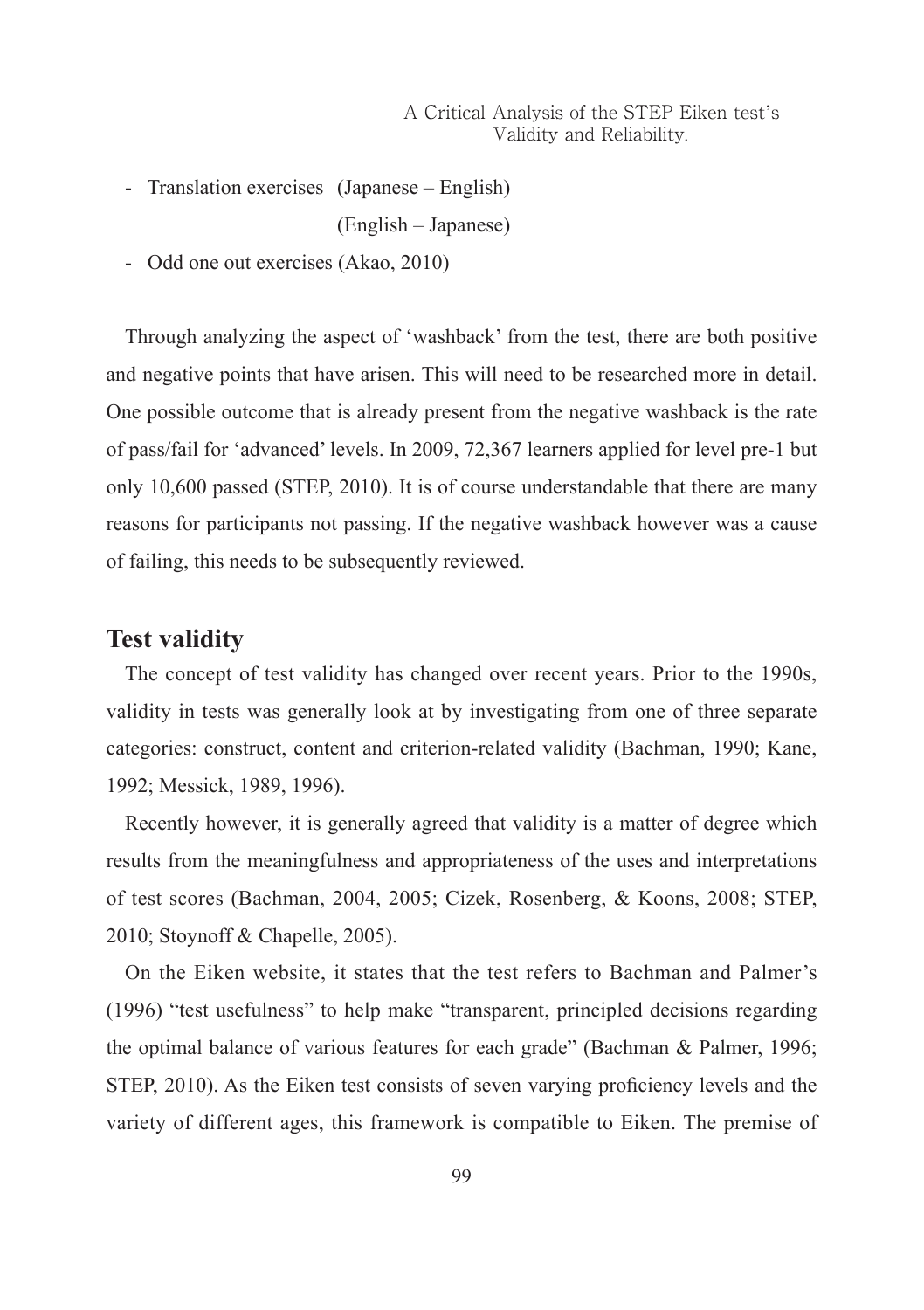神田外語大学紀要第25号 The Journal of Kanda University of International Studies Vol. 25(2013)

Bachman and Palmer's (1996) framework is a co-operating use of six test qualities, reliability, construct validity, authenticity, instructiveness, impact, and practicality (Bachman & Palmer, 1996). The framework allows for the differential management of characteristics according to the needs of each level (Bachman & Palmer, 1996). Therefore, with the higher levels in Eiken, "a higher priority is placed on maximizing validity and reliability, often at the expense of practicality" (Bachman & Palmer, 1996, p. 38).

This is acceptable in Bachman and Palmer's (1996) framework. However information on how validity and reliability is maximized is not evident anywhere on their website or other sources on the test. With the lack of evidence, it is difficult to review their comments. This in turn decreases the face validity of the test.

Through reviewing the evidence that is presented on their website, two key weaknesses in the tests validity and reliability have been identified. The first weakness that is present is the vagueness of what a participant 'can do' if they are able to pass a certain level (STEP, 2010). Each level has numerous 'statements' of what can be interpreted from the results of the test (STEP, 2010). These statements are vague in what it indicates. Specific information is not given and through reading the Eiken 'can-do' list, varying differences in the two advanced levels is difficult to comprehend. This decreases the content and construct validity and in turn the reliability of the test as it is uncertain to what extent the results of test can be interpreted for a particular proficiency level.

The second weakness that decreases the validity of the test is the lack of evidence of validity through validation projects. The website indicates that recently, the approach of 'validity argument' has been discussed by many researchers (Bachman, 2004, 2005; Messick, 1994) and in turn, the Eiken test needs sufficient evidence to justify the interpretations of test scores (STEP, 2010). In turn, various studies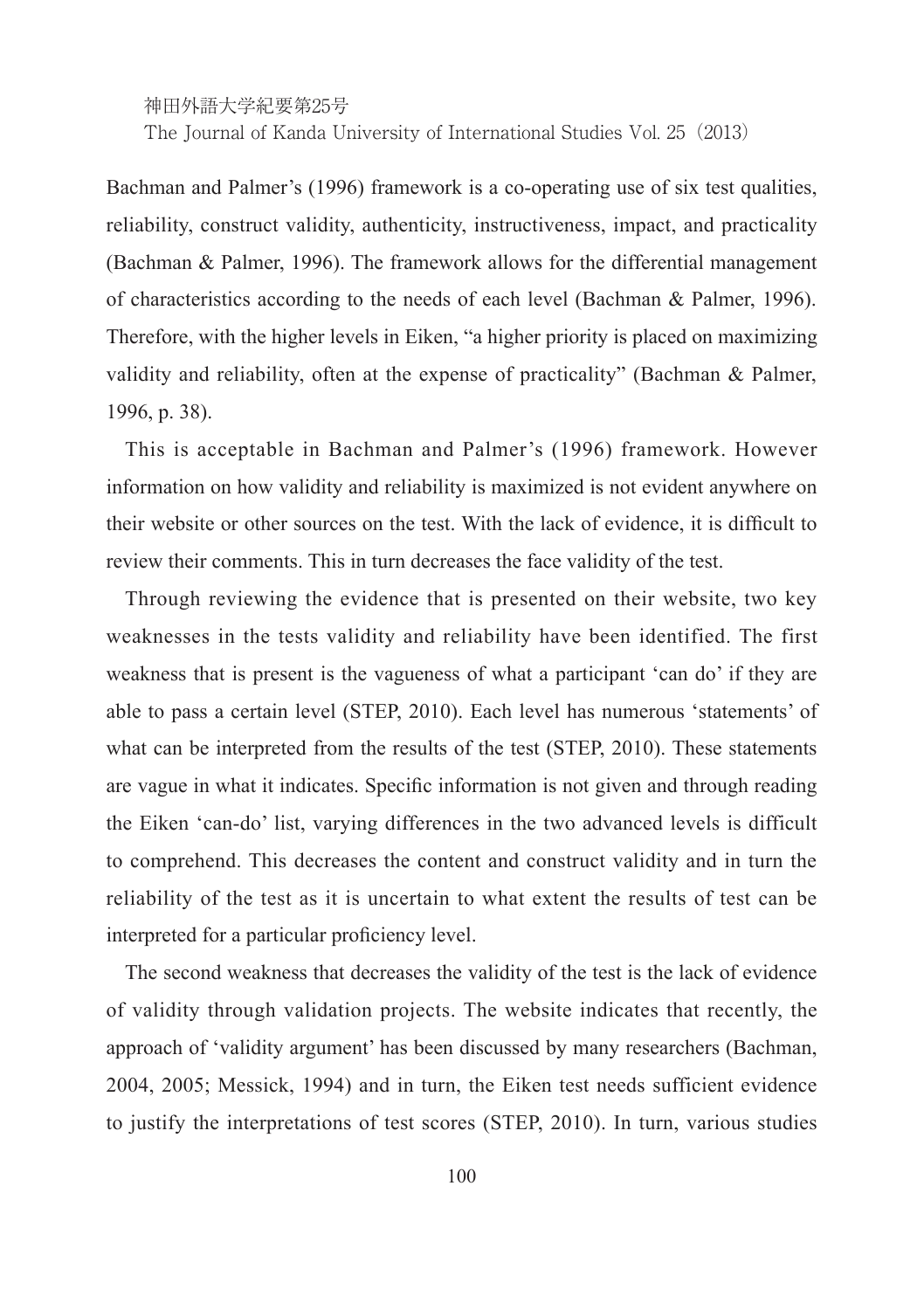are currently being carried out "to collect evidence to a wide audience, not just for educators and learners in Japan, but including international educators, researchers, and testing specialists" (STEP, 2010). This statement indicates that currently, the Eiken test may not have sufficient evidence of validity for the test to be internationally recognised. This in turn is worrying as stated above, 350 universities around the world recognise the Eiken test as a sufficient proficiency test for admission to Universities. Although there are numerous studies that are presented on the website, few have been publically published.

# **Conclusion**

The lack of sufficient evidence on the validity and reliability of the test has hindered a conclusive result. However, through the various studies that are available, validity of the test is currently lacking. As various studies are currently being undertaken for validating the test, sufficient evidence may be available to conclude whether the test is valid for international recognisation in the near future. Unfortunately, the current evidence leads me to believe that the test is not valid or reliable. The most concerning result that was presented in Nielsons' (2000) article was that a staggering 79% of the test items in level three of the Eiken test were not reliable for the test due to discrimination between test takers or are too easy or difficult for the specific level (Nielson, 2000, p. 90). This indicates that the test needs urgent attention for validation.

# **References**

Akao, F. (2010). *Eiken Jun 1 Kkyuu Shuchu Zemi* (2nd ed). Japan: Obunsha. Bachman, L. F. (1990). *Fundamental considerations in language testing.* Oxford:

Oxford University Press.